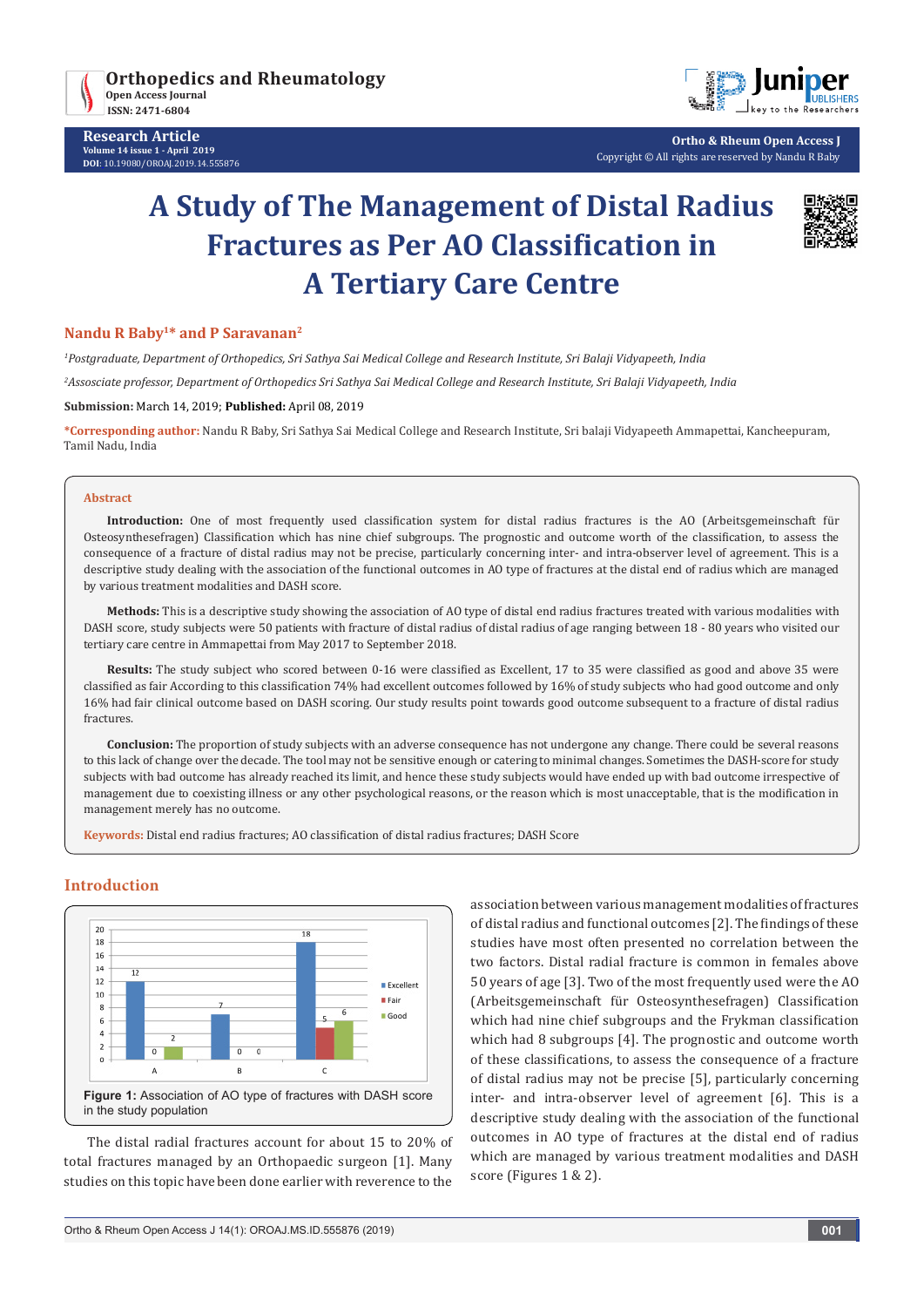

#### **Materials and Methodology**

This is a descriptive study showing the association of AO type of distal end radius fractures treated with various modalities with DASH score, study subjects were 50 patients with fracture of distal radius of distal radius of age ranging between 18 - 80 years who visited our tertiary care centre in Ammapettai from May 2017 to September 2018.

## **Inclusion Criteria**

i. Study subjects in the age group of 18-45 years of either gender.

ii. Study subjects presenting with intra-articular unstable fracture of distal radius with acute injury.

The existence of an unstable fracture of distal radius, with antero-posterior (AP) and lateral X-rays

#### **Exclusion Criteria**

- a. Extra-articular and stable fractures of distal radius
- b. The existence of medical disorders with an influence on bone physiology and another ipsilateral fracture
- c. Severe medical co morbid conditions.
- d. Polytrauma

#### **Study Groups**

The Swiss Association for the Study of Internal Fixation (AO/ ASIF) assembly established the "Comprehensive Grouping of Fractures of Long Bone" to function as a basis for management and assessing consequences [7]. The distal radius and ulna were explained as "2 3" and is additionally categorized into 3 types. Each type is again categorized into three groups and further each group into three subgroups. The lone alteration matched to the AO system was the adding of the "die-punch" fracture to the incomplete articular fractures assembly Radiographic imaging is essential for diagnosis, categorization, and management and follows up assessment of these type of fractures.

The considerations measured include angulation or inclination of the radius – is the comparative angle of the distal

radial articular surface to a line perpendicular to the long alignment of the radial shaft. This averages 23 degrees (range, 13 to 30 degrees), length of the radius – relates the length of the radius to the ulna by space stuck between two perpendicular lines to the long axis of the radius, one connecting the tip of the radial styloid process and the further, the surface of ulnar head. This be an average of 11 mm (range, 8 to 18 mm),variance of ulna – is the vertical space between the distal ends of the medial angle of the radius and the ulnar head, width of the radius – the dislocation of distal fragment in relation to the radial shaft and is measured as the space between the longitudinal axis through the middle of radius and the most adjacent point of the radial styloid process.



**Figure 3:** Intra Op Orif With Plating Patient-1.



Guiding principle for satisfactory closed reduction as given by Nana A D et al. in the year 2005 comprise [8], radial leaning: ≥150 on the postero-anterior outlook. radial span: ≤5 mm shortening on postero-anterior outlook. radial Angle : <150 dorsal or 200 volar tilt on lateral outlook. Articular inconsistency:  $\leq$  2 mm of step off (Figures 3 & 4). radiographic signs that ready to act the surgeon, that the fracture is perhaps unbalanced and closed reduction alone will be inadequate, which further include as the following: dorsal comminution > 50% of the thickness sideways, palmar metaphyseal comminution, initial dorsal slope > 20 degrees, initial dislocation (fragment translation) > 1 cm, Initial radial shortening > 5 mm, intra-articular commotion,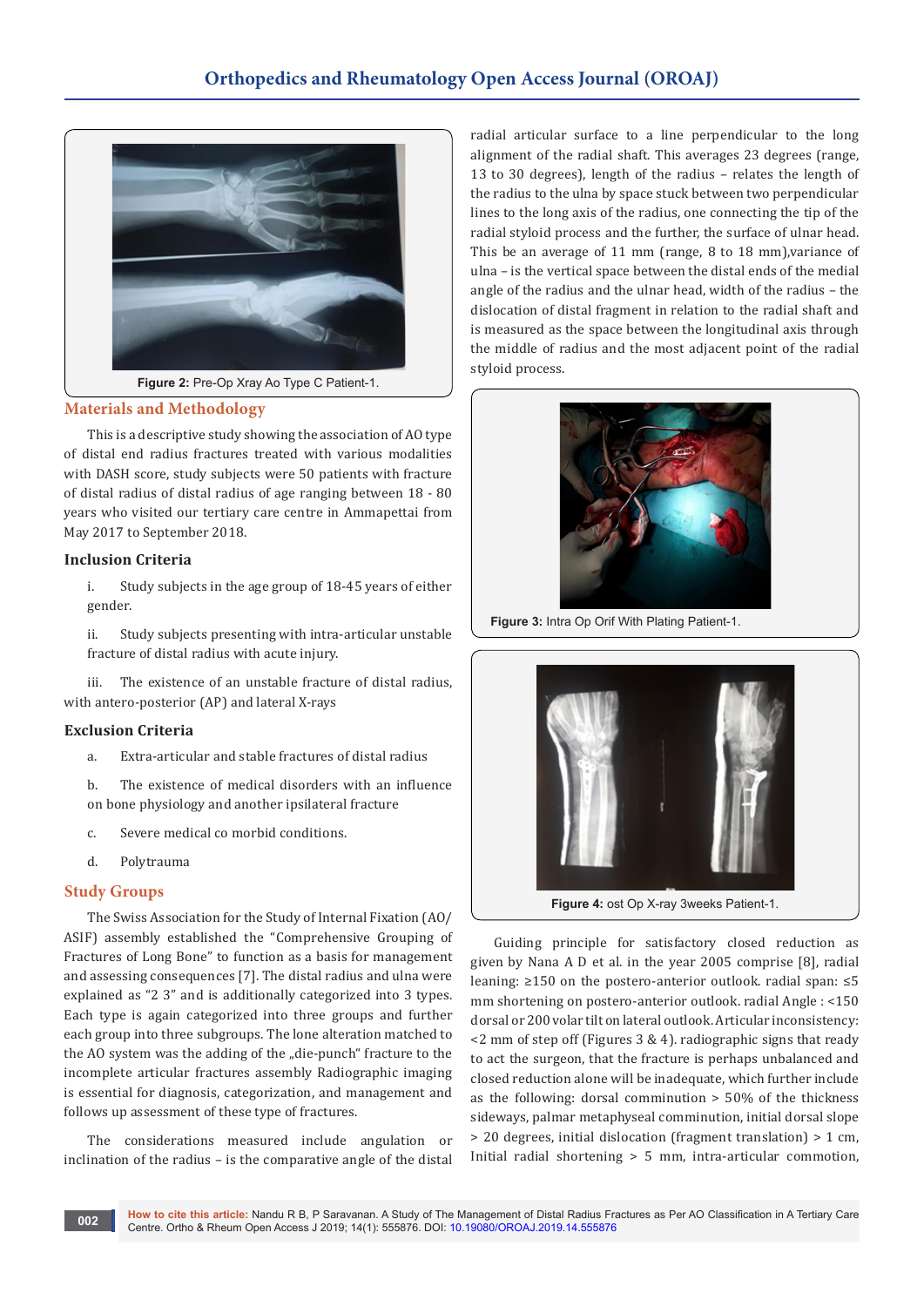related ulna fracture, severe osteoporosis. The management options for fractures of distal radius has always been in changed and improvised from cast immobilization to open reduction & internal fixation using locking compression plates. Study subjects were included in groups according to AO types of fractures with the management of choice (Figure 5).



# **Methodology**

Study subjects include 50 individuals who comes under the inclusion criteria, who undergoes various treatment modalities depending on the AO type of fracture at a tertiary care centre in Ammapettai with a follow-up of 2 weeks , 6 months and 1 year Initial Assessment: The initial characteristics of the injury were recorded, including the type of accident, the energy level, and the type of fracture according to the AO classifications [7], and the associated soft tissue injuries at the fracture site. AP and lateral X-rays were obtained of each study subject at the time of admission, immediately after the treatment provided and during the follow-up visits. The radiologic features were measured, and the fracture stability, according to the Altissimi [9] and Fernández [10] criteria and the treatment provided were recorded, the association of functional outcome in AO type of fractures managed with various managements and DASH score has been tabulated and projected in a bar diagram. Institutional ethical committee clearance was obtained (IEC No:2017/310)

## **Procedures**

## **Closed Reduction**

Closed reduction [11] and plaster cast application [12] is the main treatment for undisplaced fractures, minimally displaced fractures and bending fractures in good bone. Percutaneous pinning [13-15]: Closed reduction and percutaneous pinning is carried out when: Displaced extra articular fractures with or without Dorsal Communition, early loss of reduction after closed reduction, communited intra articular fractures when adequate closed reduction is able to obtain but likely not maintained without additional support.

#### **External fixation/Ligamentotaxis:**

Bridging external fixation typically relies on the principle to obtain and maintain a reduction of fracture fragments. As longitutional Traction is applied to the carpus [16], the tension is transmitted mostly through radioscaphocapitate and long radiolunate ligaments to restore radial length mainly used for: extra articular fractures with an unstable metaphysis, intra articular radial styloid fractures, intra articular fractures with depression or communition.



**Figure 6:** Intra Op Ligamentotaxis Patient-2.

#### **Internal fixation**

The ability to hold both large extra articular fragments as well as small Intra articular fragments is necessary in many complex fractures. Internal fixation with Ellis buttress plates or Volar locking plates is done [17]. Works by biomechanical principle of external fixator, does not require friction between plate and bone, locking plates are precontoured for anatomical fit, locking screws offer a fixed angle construct to support the articular surface and to obtain good fixation in osteoporotic bone.



**Figure 7:** Post Op X-ray 3 Weeks Patient-2.

Follow-up Interview: The study protocol was patient oriented which implemented with the application of a questionnaire 2 weeks, 1month, 6months and up to one year after treatment was provided; the questionnaire is applied during the follow-up visit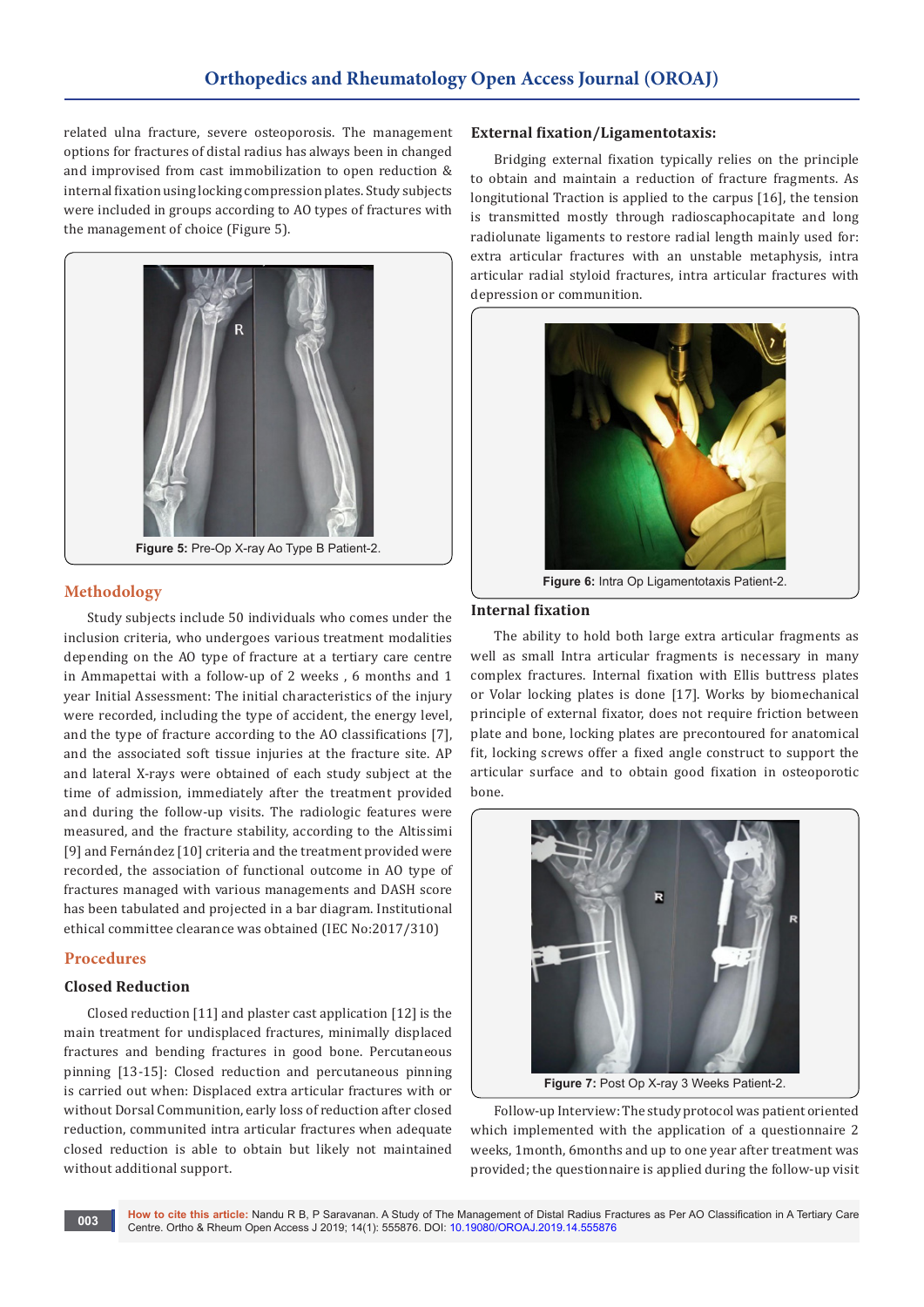# **Orthopedics and Rheumatology Open Access Journal (OROAJ)**

or by telephone. The functional result was calculated using the DASH questionnaire [18]. All adverse effects were documented throughout the duration of the study. The radial angle, the radial height, the ulnar variance was evaluated in the AP X-rays. The volar tilt angle, and the presence of a step off or articular gaps were evaluated in the lateral X-rays. These measurements were made according to the criteria by Kreder et al. [6]. The association of AO fracture types in distal radius fractures with DASH score have been tabulated and projected in a bar diagram (Tables 1 & 2).

**Table 1:** AO classification of distal radius fractures with subtypes.

|                                                                                          | A1 – Extra-articular fracture of the ulna, radius integral                                        |  |  |
|------------------------------------------------------------------------------------------|---------------------------------------------------------------------------------------------------|--|--|
| 23A - Extra-articular Fracture                                                           | A2 - Extra-articular fracture of the radius, simple, easy and obstructed                          |  |  |
|                                                                                          | A3 - Extra-articular fracture of the radius, multi-fragmentary                                    |  |  |
| 23B - Partial articular fracture where the                                               | B1 - Partial articular fractures of the radius, saggital                                          |  |  |
| fractures include merely portion of the<br>articular surface, while rest of that surface | B2 - Partial articular fracture of the radius, dorsal rim (-Barton)                               |  |  |
| remnants committed to the diaphysis.                                                     | B3 - Partial articular fracture of the radius, volar rim (-Reverse Barton)                        |  |  |
| 23C - Widespread articular fracture, in                                                  | C1 – Widespread articular fracture of the radius, articular simple type, metaphyseal simple type  |  |  |
| which, the articular surface is interrupted                                              | C2 – Widespread articular fracture of the radius, articular simple, metaphyseal multi-fragmentary |  |  |
| and totally detached from the diaphysis.                                                 | C3 – Widespread articular fracture of the radius, multi-fragmentary                               |  |  |

**Table 2:** Multi-fragmentary: It is simplified to 5 Intra-articular fractures.

| $A - Fx$ tra-articular       |
|------------------------------|
| B - Partial articular        |
| a. B1 - Radial Styloid       |
| b. B2 - Dorsal rim fractures |
| c. B3 - Volar rim fractures  |
| d. B4 - Die Punch fractures  |
| C - Complete articular       |
| <b>Results</b>               |

Results of this study are described under the following

ii. Inferential statistics.

iii. Descriptive statistics:

Age: The Mean age of the study population is 40.9800, with Median being 37.0, Mode being 30.00,

**Table 3:** Descriptive statistics.

|                | Age      |
|----------------|----------|
| Mean           | 40.9800  |
| Median         | 37.0000  |
| Mode           | 30.00    |
| Std. Deviation | 14.22199 |
| Minimum        | 20.00    |
| Maximum        | 70.00    |

i. Descriptive statistics.

headings:

**Table 4:** Association between Type of management and DASH score among study population.

|                     |            | <b>Dash Score</b> |          |        | <b>Total</b> |
|---------------------|------------|-------------------|----------|--------|--------------|
|                     |            | <b>Excellent</b>  | Fair     | Good   |              |
| Closed Reduction    | Count      | $12 \overline{ }$ | 0        | 2      | 14           |
|                     | % of Total | 24.0%             | $.0\%$   | 4.0%   | 28.0%        |
| Ligamentotaxis      | Count      |                   | 4        | 5      | 11           |
|                     | % of Total | 4.0%              | 8.0%     | 10.0%  | 22.0%        |
| ORIF with Plating   | Count      | 16                |          |        | 18           |
|                     | % of Total | 32.0%             | 2.0%     | 2.0%   | 36.0%        |
| Percutaneous K Wire | Count      |                   | $\Omega$ | 0      |              |
|                     | % of Total | 14.0%             | $.0\%$   | $.0\%$ | 14.0%        |

Pearson Chi-Square value = 24.508 p value = <0.001 (significant)

Std. Deviation is 14.22199, Minimum value being 20.00 and Maximum value being 70.00. This is represented in Table 3. Cross tabulation of DASH score and Type of Management is done in Table 4. The association between type of management and DASH score. There is a significant association between those who had ORIF with plating as type of management and excellent DASH score have been tabulated in Table 4. The association between AO type of fractures at the distal end of radius and DASH score is tabulated in Table 5. The bar diagram Figure 1

shows that majority 18(62.07%) of those who had C type of AO type fracture were having excellent DASH score .

**Discussion**

According to AO classification the injury profile in our study is classified into three types namely extra articular, partially articular and completely articular. In our study it was found that 29% of the subjects had completely articular fracture which is the major type in our study group followed by 14% of the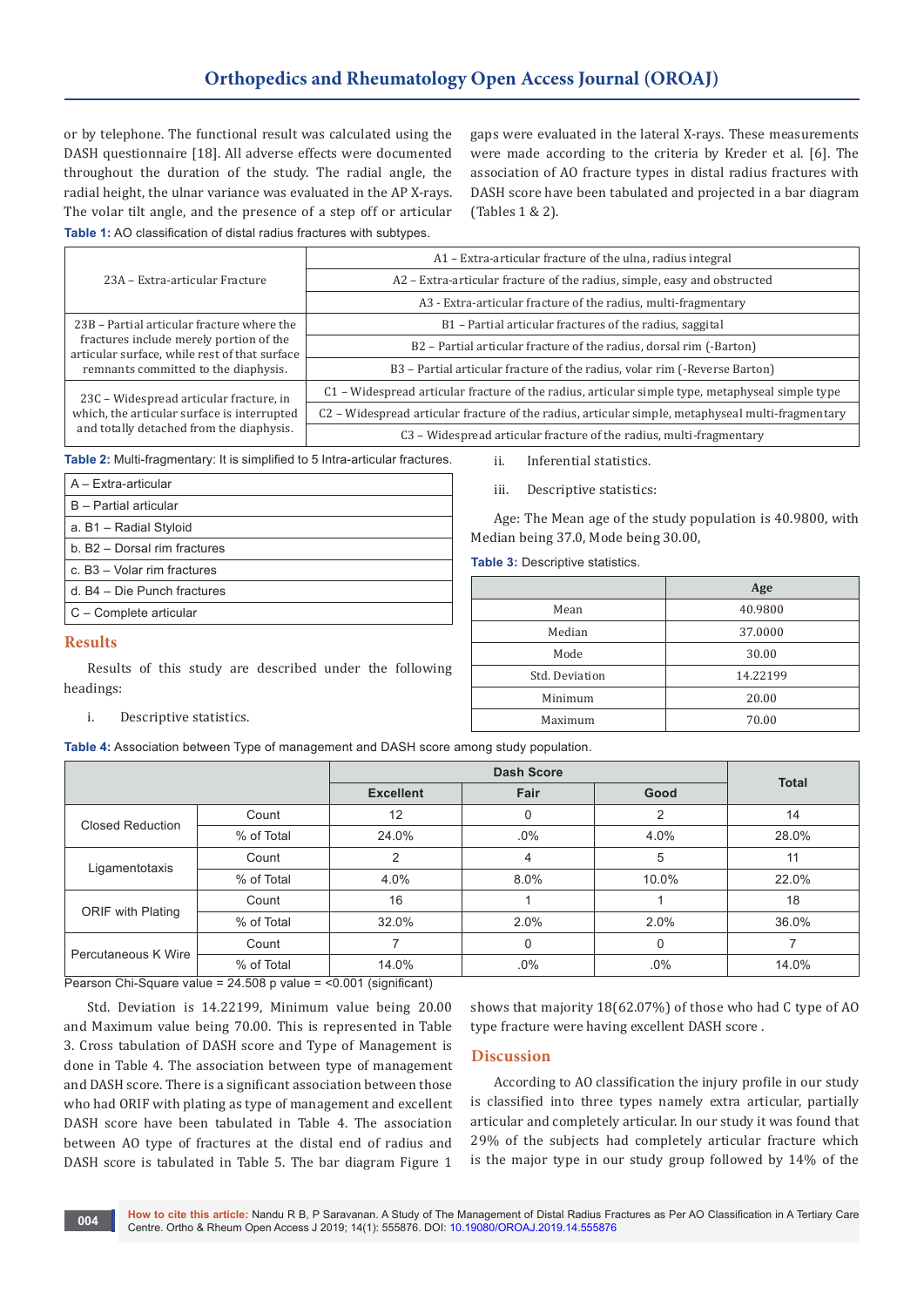study subjects with extra articular fractures and only 7% had completely articular fractures. In our study majority of the study subjects about 18% were managed with procedure of open reduction & internal fixation with volar plating, 14% of the study subjects were managed by closed reduction, 11 % were managed by closed reduction and internal fixation and finally about 7% were managed with open reduction & internal fixation with volar or dorsal plating. The outcome measure was analysed using DASH scoring. The study subject who scored between 0-16 were classified as Excellent, 17 to 35 were classified as good and above 35 were classified as fair According to this classification 74% had excellent outcomes followed by 16% of study subjects who had good outcome and only 16% had fair clinical outcome based on DASH scoring. Our study results point towards good outcome subsequent to a fracture of distal radius (DRF). Compared to other studies done which showed a median DASH score of 19 at 6 months [19], which estimates a moderate disability according to the DASH definition. Another study shows at 6 months, 68% of the study subjects have minimal pain [20]. After 12 months, the participants had minimal pain and better function with fewer limitations in their activities of daily living [20], and a DASH score of 8.5 at 12 months [19]. Approximately 16−20% participants complained about modest to most important disability even 12 months after the injury, which is not a very favourable outcome measure of a distal end radius fractures treatment. Further it appears that only a little proportion of the study subjects with major disability after one year will revert back to pre-fracture position in the long- standing.

**Table 5:** Association of AO type of fractures with DASH score in the study population.

|       |              |            | <b>DASH Score</b> |              |                | <b>Total</b> |
|-------|--------------|------------|-------------------|--------------|----------------|--------------|
|       |              |            | <b>Excellent</b>  | Fair         | Good           |              |
|       | A            | Count      | 12                | $\mathbf{0}$ | $\overline{2}$ | 14           |
|       |              | % of Total | 24.0%             | $.0\%$       | 4.0%           | 28.0%        |
|       | B<br>Ao Type | Count      |                   | $\mathbf{0}$ | $\mathbf{0}$   |              |
|       |              | % of Total | 14.0%             | $.0\%$       | $.0\%$         | 14.0%        |
|       | C            | Count      | 18                | 5            | 6              | 29           |
|       |              | % of Total | 36.0%             | 10.0%        | 12.0%          | 58.0%        |
| Total |              | Count      | 37                | 5            | 8              | 50           |
|       |              | % of Total | 74.0%             | 10.0%        | 16.0%          | 100.0%       |

Pearson Chi-Square = 6.622; p-value=0.157 (not significant)

The occurrence of DRF in European countries seems to have decreased after the turn of the 20th century because of unknown reasons. The life expectancy also tends to increase for both male and female and the whole quantity of fractures [21,22]. So it is a common expectation that fracture also increase and the societal burden should increase as well. In India the population is increasing, the number of vehicles is increasing and consequently the incidence of radial fractures is on the increasing trend. The management of a distal end radius fractures has been varied and in the last decade with recent procedures with a greater quantity of study subjects being managed through surgical treatment [3,23-25] it expected that the outcome should have advanced significantly, at least for the group treated with surgery. we have found some limitations of follow up of these patients and further analysis of the results with the details of complication and union with regard to various treatment modalities in distal radius fractures can yield a better result, the sample size is small, not a representative of the general population hence may limit the application to general population.

## **Conclusion**

The proportion of study subjects with an adverse consequence has not undergone any change. There could be several reasons to this lack of change over the decade. The tool may not be sensitive enough or catering to minimal changes. Sometimes the DASHscore for study subjects with bad outcome has already reached its limit, and hence these study subjects would have ended up

with bad outcome irrespective of management due to coexisting illness or any other psychological reasons, or the reason which is most unacceptable, that is the modification in management merely has no outcome.

## **References**

- 1. Rockwood, Charles A, David P Green, Robert W Bucholz (2010) Rockwood and Green's Fractures in Adults. (7<sup>th</sup> edn), Wolters Kluwer Health/Lippincott Williams & Wilkins, Philadelphia, PA, USA.
- 2. [Chen NC, Jupiter JB. Management of distal radial fractures. J Bone Joint](https://www.ncbi.nlm.nih.gov/pubmed/17768207)  [Surg Am 89\(9\): 2051–2062.](https://www.ncbi.nlm.nih.gov/pubmed/17768207)
- 3. [Chung KC, Watt AJ, Kotsis SV, Margaliot Z, Haase SC, et al. \(2006\) Treat](https://www.ncbi.nlm.nih.gov/pubmed/17142419)[ment of unstable distal radial fractures with the volar locking plating](https://www.ncbi.nlm.nih.gov/pubmed/17142419)  [system. J Bone Joint Surg Am 88\(12\): 2687-2694.](https://www.ncbi.nlm.nih.gov/pubmed/17142419)
- 4. [Frykman G \(1967\) Fracture of the distal radius including sequel](https://www.ncbi.nlm.nih.gov/pubmed/4175195)[ae--shoulder- hand-finger syndrome, disturbance in the distal ra](https://www.ncbi.nlm.nih.gov/pubmed/4175195)[dio-ulnar joint and impairment of nerve function. A clinical and exper](https://www.ncbi.nlm.nih.gov/pubmed/4175195)[imental study. Acta Orthop Scand Suppl 108: 3+.](https://www.ncbi.nlm.nih.gov/pubmed/4175195)
- 5. [Flinkkilä T, Raatikainen T, Hämäläinen M \(1998\) AO and Frykman's](https://www.ncbi.nlm.nih.gov/pubmed/9524524)  [classifications of Colles' fracture. No prognostic value in 652 patients](https://www.ncbi.nlm.nih.gov/pubmed/9524524)  [evaluated after 5 years. Acta Orthop Scand 69\(1\): 77–81.](https://www.ncbi.nlm.nih.gov/pubmed/9524524)
- 6. [Kreder HJ, Hanel DP, McKee M, Jupiter J, McGillivary G, et al. \(1996\)](https://www.ncbi.nlm.nih.gov/pubmed/8836058)  [Consistency of AO fracture classification for the distal radius. J Bone](https://www.ncbi.nlm.nih.gov/pubmed/8836058)  [Joint Surg Br 78\(5\): 726-731.](https://www.ncbi.nlm.nih.gov/pubmed/8836058)
- 7. [Colles A \(2006\) On the fracture of the carpal extremity of the radius.](https://www.ncbi.nlm.nih.gov/pubmed/16601406)  [Edinb Med Surg J 10:181. Clin Orthop 445: 5–7.](https://www.ncbi.nlm.nih.gov/pubmed/16601406)
- 8. [Nana AD, Joshi A, Lichtman DM \(2005\) Plating of the distal radius. J Am](https://www.ncbi.nlm.nih.gov/pubmed/15938605)  [Acad Orthop Surg 13\(3\): 159-171.](https://www.ncbi.nlm.nih.gov/pubmed/15938605)